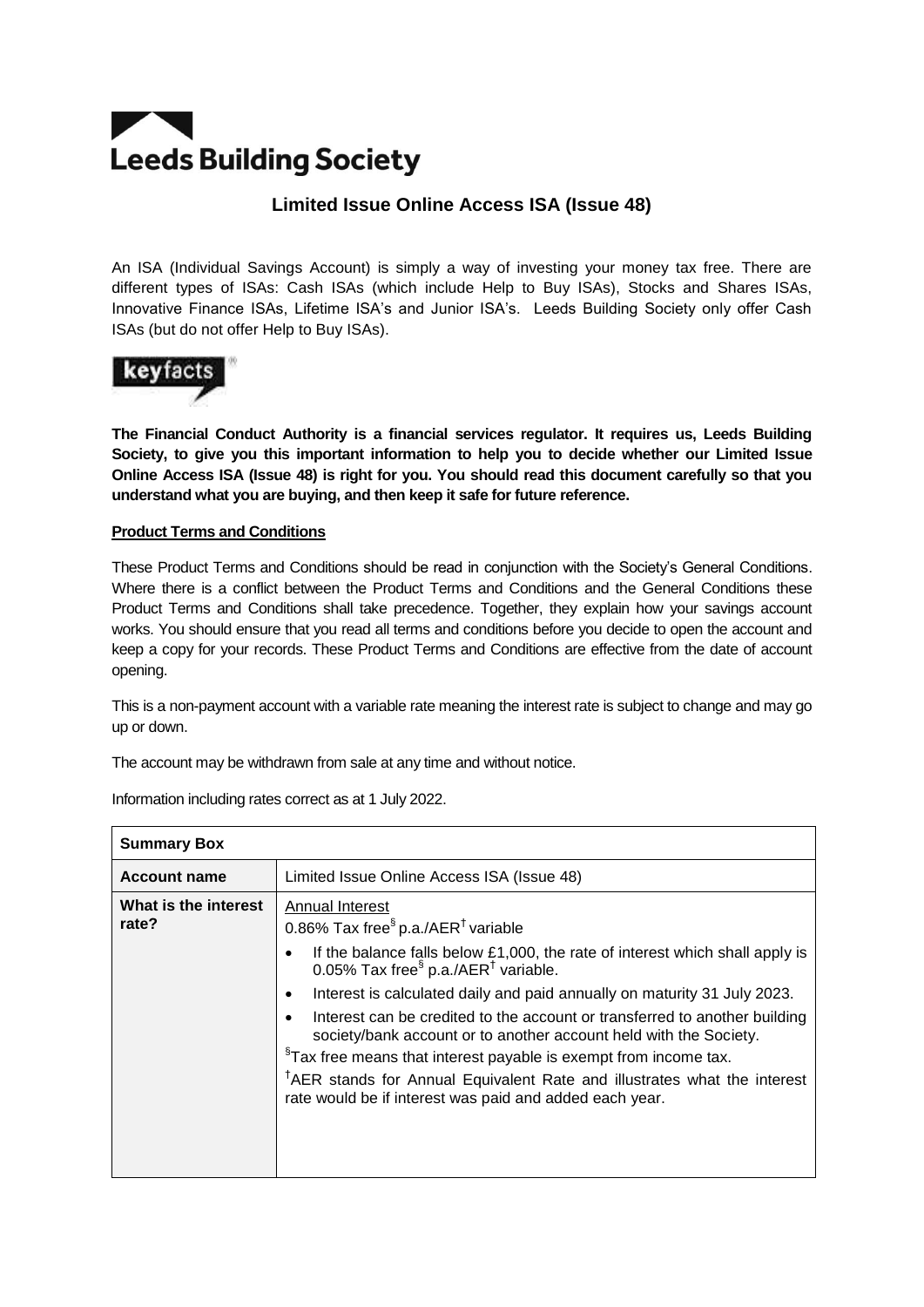| <b>Can Leeds Building</b>                                                                  | The interest rate on this account is variable; this means that we have the                                                                                                                                                                                                                                                                                                                                                                                                                                                                                                                                                                                                                                                                                                                                                                                                                                                                                                                                                                                                                                                                                                                                                                                                                                                                                                          |
|--------------------------------------------------------------------------------------------|-------------------------------------------------------------------------------------------------------------------------------------------------------------------------------------------------------------------------------------------------------------------------------------------------------------------------------------------------------------------------------------------------------------------------------------------------------------------------------------------------------------------------------------------------------------------------------------------------------------------------------------------------------------------------------------------------------------------------------------------------------------------------------------------------------------------------------------------------------------------------------------------------------------------------------------------------------------------------------------------------------------------------------------------------------------------------------------------------------------------------------------------------------------------------------------------------------------------------------------------------------------------------------------------------------------------------------------------------------------------------------------|
| Society change the<br>interest rate?                                                       | ability to change the interest rate.<br>Please see conditions 14 and 15 of the General Conditions for further<br>details of the circumstances in which we can do this and the notice we will<br>provide.                                                                                                                                                                                                                                                                                                                                                                                                                                                                                                                                                                                                                                                                                                                                                                                                                                                                                                                                                                                                                                                                                                                                                                            |
| What would the<br>estimated balance<br>be after 12 months<br>based on a £1,000<br>deposit? | Assuming that £1,000 is deposited into the account at the time it is opened,<br>no deposits or withdrawals are made and interest is paid annually and<br>added to the account, then based on an interest rate of 0.86% you will<br>receive a £8.60 interest payment after 12 months, giving an overall account<br>balance of £1,008.60.                                                                                                                                                                                                                                                                                                                                                                                                                                                                                                                                                                                                                                                                                                                                                                                                                                                                                                                                                                                                                                             |
|                                                                                            | This projection is provided for illustrative purposes only and will depend on<br>the individual circumstances of each customer.                                                                                                                                                                                                                                                                                                                                                                                                                                                                                                                                                                                                                                                                                                                                                                                                                                                                                                                                                                                                                                                                                                                                                                                                                                                     |
| How do I open and<br>manage my<br>account?                                                 | Eligibility:<br>This account is only available to individuals aged 16 and over who are<br>$\bullet$<br>resident in the United Kingdom for tax purposes, or if not so resident,<br>must be performing duties as a Crown employee serving overseas and<br>paid out of the public revenue of the United Kingdom (typically a serving<br>member of the armed forces, or a diplomat), or be married to, or in a<br>civil partnership with, such a person.<br>The account can only be held in your name (joint accounts are not<br>permitted).<br>You may only subscribe to one Cash ISA in a single tax year, although<br>in any such year you may also invest in a Stocks and Shares ISA,<br>Innovative Finance ISA and/or Lifetime ISA, subject to the overall ISA<br>limits.<br>By opening a Cash ISA you will be limiting the amount you can invest in<br>$\bullet$<br>a Stocks and Shares ISA, Innovative Finance ISA and/or Lifetime ISA.<br>A Cash ISA cannot be opened by a person other than the account<br>holder except where someone is unable to complete an application<br>form due to physical or mental incapacity and the Society is provided<br>with such evidence/documentation as it may require (although the<br>account must be in the name of the person incapacitated).<br>ISA investments will be, and must remain in, the beneficial ownership of<br>$\bullet$ |
|                                                                                            | the account holder and must not be used as security for a loan.<br><b>Account opening:</b>                                                                                                                                                                                                                                                                                                                                                                                                                                                                                                                                                                                                                                                                                                                                                                                                                                                                                                                                                                                                                                                                                                                                                                                                                                                                                          |
|                                                                                            | The<br>website<br>account<br>be<br>opened<br>via<br>can<br>our<br>at                                                                                                                                                                                                                                                                                                                                                                                                                                                                                                                                                                                                                                                                                                                                                                                                                                                                                                                                                                                                                                                                                                                                                                                                                                                                                                                |
|                                                                                            | www.leedsbuildingsociety.co.uk.<br>If you currently have an existing Leeds Building Society account it may<br>be possible to transfer your funds, subject to your existing product<br>terms and conditions and the product terms and conditions of this<br>account. Please check with us to see whether this is possible.                                                                                                                                                                                                                                                                                                                                                                                                                                                                                                                                                                                                                                                                                                                                                                                                                                                                                                                                                                                                                                                           |
|                                                                                            | <b>Operating the account:</b>                                                                                                                                                                                                                                                                                                                                                                                                                                                                                                                                                                                                                                                                                                                                                                                                                                                                                                                                                                                                                                                                                                                                                                                                                                                                                                                                                       |
|                                                                                            | The account can only be operated online via our website at<br>www.leedsbuildingsociety.co.uk.<br>Minimum operating balance: £1,000. The minimum operating balance<br>$\bullet$<br>is required to open the account.<br>The maximum you can invest in the 2022/2023 tax year is £20,000<br>$\bullet$<br>(less any amount invested in a Stocks and Shares ISA, Innovative<br>Finance ISA and/or Lifetime ISA in the same tax year). You must not<br>exceed the ISA limits in any one tax year.<br>You can transfer in some or all of your previous tax years savings                                                                                                                                                                                                                                                                                                                                                                                                                                                                                                                                                                                                                                                                                                                                                                                                                   |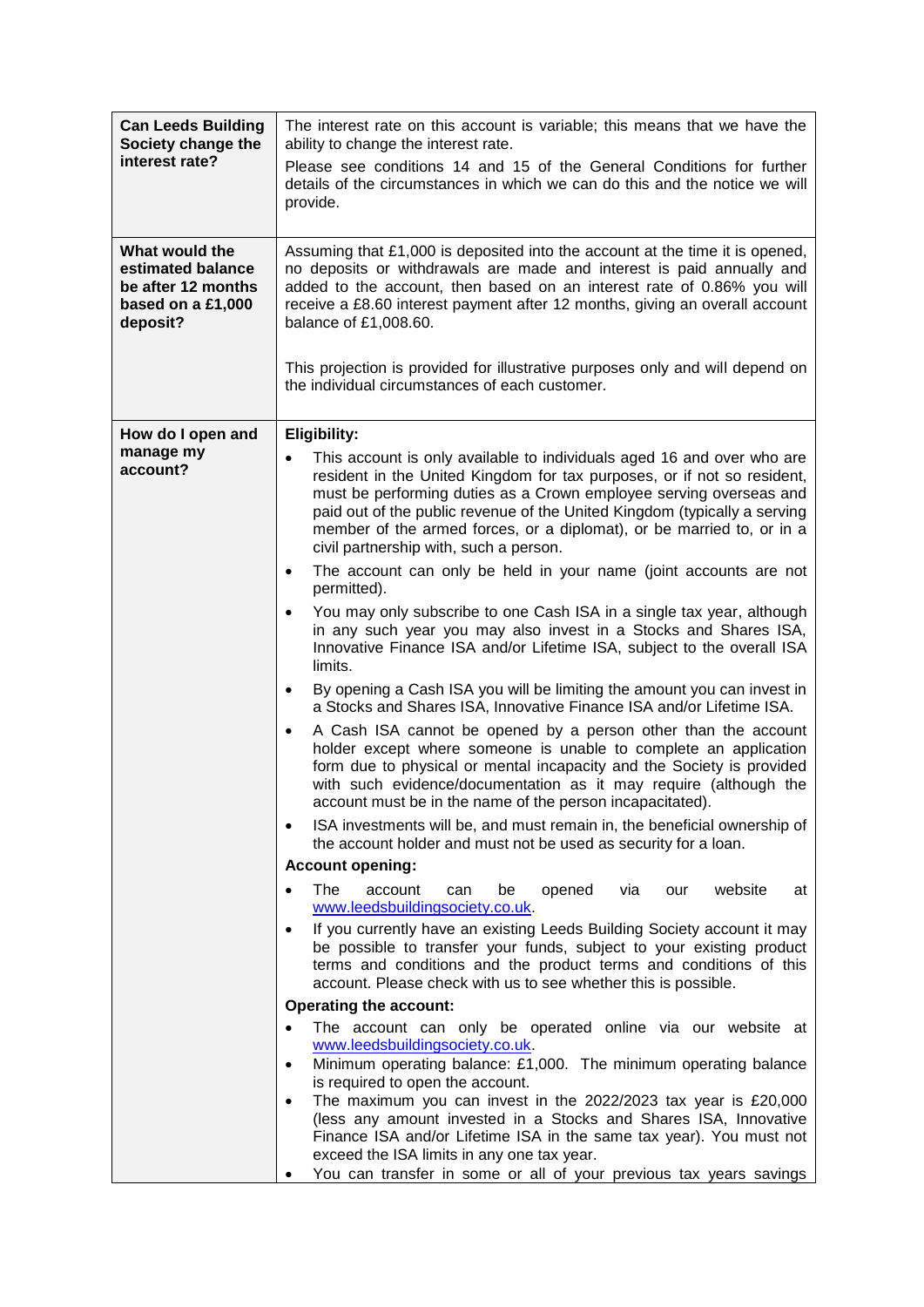|                                  | without affecting your annual allowance for the current tax year, subject<br>to the terms and conditions of your existing account.<br>Cash/cheque deposits are not permitted (except for your initial deposit,<br>$\bullet$<br>which may be made by cheque).<br>Where you have not invested your full ISA allowance for the 2022/2023<br>$\bullet$<br>tax year and the account has closed for further deposits, you will only<br>be able to utilise your full ISA allowance by transferring your Cash ISA<br>to another Leeds Building Society Cash ISA or to another ISA manager,<br>in which case you may incur a loss of interest. Please see 'Can I<br>withdraw money?' below for further details.<br>You can transfer in some or all of your previous tax year savings<br>$\bullet$<br>without affecting your annual allowance for the current tax year, subject<br>to the terms and conditions of your existing account.<br>Details on how to transfer existing funds deposited in a Cash or Stocks<br>$\bullet$<br>and Shares ISA with another provider to Leeds Building Society and<br>details on how to transfer a Leeds Building Society Cash ISA to another<br>provider can be found below this summary box.<br>Deposits in future tax years may be made up to the applicable ISA limit<br>$\bullet$<br>provided that the account has not been closed to further deposits.<br>When money is paid into your account, provided the payment is<br>$\bullet$<br>received by us between 7am and 7pm, you will be able to withdraw the<br>funds that day.<br>Withdrawals to your Nominated Accounts (as defined in the General<br>$\bullet$<br>Conditions) made before 8pm on a working day will be made available<br>to the payee the next working day. |
|----------------------------------|----------------------------------------------------------------------------------------------------------------------------------------------------------------------------------------------------------------------------------------------------------------------------------------------------------------------------------------------------------------------------------------------------------------------------------------------------------------------------------------------------------------------------------------------------------------------------------------------------------------------------------------------------------------------------------------------------------------------------------------------------------------------------------------------------------------------------------------------------------------------------------------------------------------------------------------------------------------------------------------------------------------------------------------------------------------------------------------------------------------------------------------------------------------------------------------------------------------------------------------------------------------------------------------------------------------------------------------------------------------------------------------------------------------------------------------------------------------------------------------------------------------------------------------------------------------------------------------------------------------------------------------------------------------------------------------------------------------------------------------------------------------|
| <b>Can I withdraw</b><br>money?  | <b>Withdrawals:</b><br>Unlimited withdrawals can be made to your Nominated Accounts (as<br>$\bullet$<br>defined in the General Conditions) without notice or loss of interest,<br>subject to the minimum balance of £1,000 being maintained.<br>If the balance falls below £1,000, the rate of interest which shall apply is<br>$\bullet$<br>0.05% Tax free <sup>§</sup> p.a./AER <sup>†</sup> variable.<br>This is not a flexible ISA meaning any amount withdrawn cannot be<br>$\bullet$<br>replaced and will count towards your yearly ISA limit.<br>All withdrawals will result in a loss of tax free status on the amount<br>withdrawn.<br><b>Maturity:</b><br>The account will mature at midnight on 31 July 2023. On the day after<br>maturity (1 August 2023), your funds (including interest) will be transferred<br>to an online instant access Cash ISA maturity account, unless you provide<br>alternative instructions. Full details including terms and conditions will be<br>provided before maturity.                                                                                                                                                                                                                                                                                                                                                                                                                                                                                                                                                                                                                                                                                                                                          |
| <b>Additional</b><br>information | <b>Account closure:</b><br>You can close your account at any time without notice or loss of interest.<br>Interest will be paid immediately up to the date of account closure.<br><b>Deposits:</b><br>The account may be closed for further deposits at any time. This will be<br>done on a minimum of 30 days' written notice, after which you will not be<br>able to deposit further funds.<br><b>Tax treatment:</b><br>This is a Cash ISA. Interest payable is exempt from income tax. The tax<br>treatment depends on the individual circumstances of each customer<br>and may be subject to change in the future.                                                                                                                                                                                                                                                                                                                                                                                                                                                                                                                                                                                                                                                                                                                                                                                                                                                                                                                                                                                                                                                                                                                                          |
|                                  | The amounts you can invest are set by HM Revenue & Customs<br>$\bullet$                                                                                                                                                                                                                                                                                                                                                                                                                                                                                                                                                                                                                                                                                                                                                                                                                                                                                                                                                                                                                                                                                                                                                                                                                                                                                                                                                                                                                                                                                                                                                                                                                                                                                        |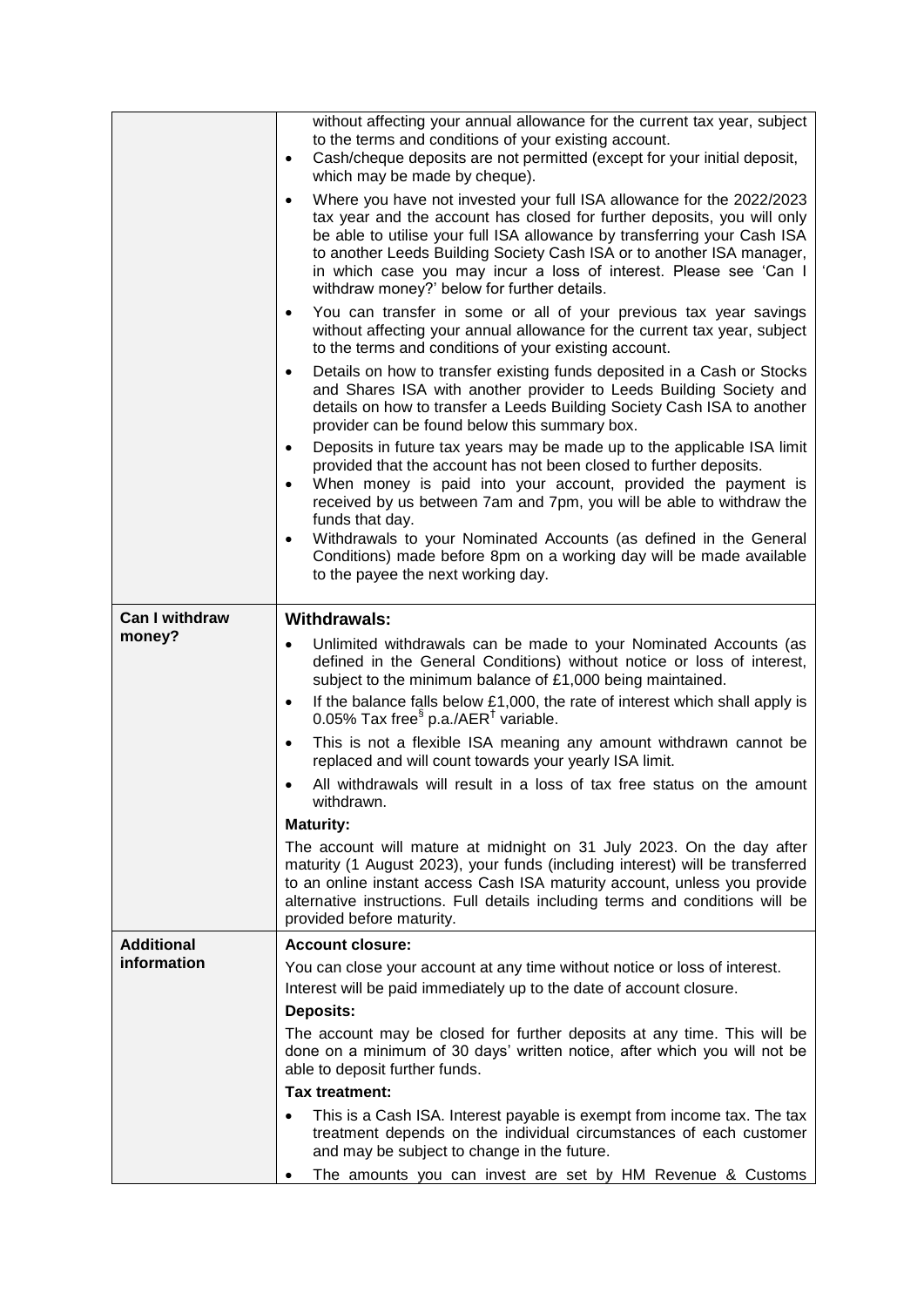| (HMRC) and therefore may change.                                                                                                                                                                                                                                                                                                                                                                           |
|------------------------------------------------------------------------------------------------------------------------------------------------------------------------------------------------------------------------------------------------------------------------------------------------------------------------------------------------------------------------------------------------------------|
| The tax treatment of ISAs may change.                                                                                                                                                                                                                                                                                                                                                                      |
| Death of an account holder:                                                                                                                                                                                                                                                                                                                                                                                |
| In the event of your death, your ISA will be designated as a 'continuing<br>account of a deceased investor' until the earliest of: (i) the administration of<br>your estate is completed; (ii) the ISA is closed; or (iii) three years have<br>passed since the date of your death. No further deposits will be permitted<br>into the ISA but your account will continue to receive the tax free benefits. |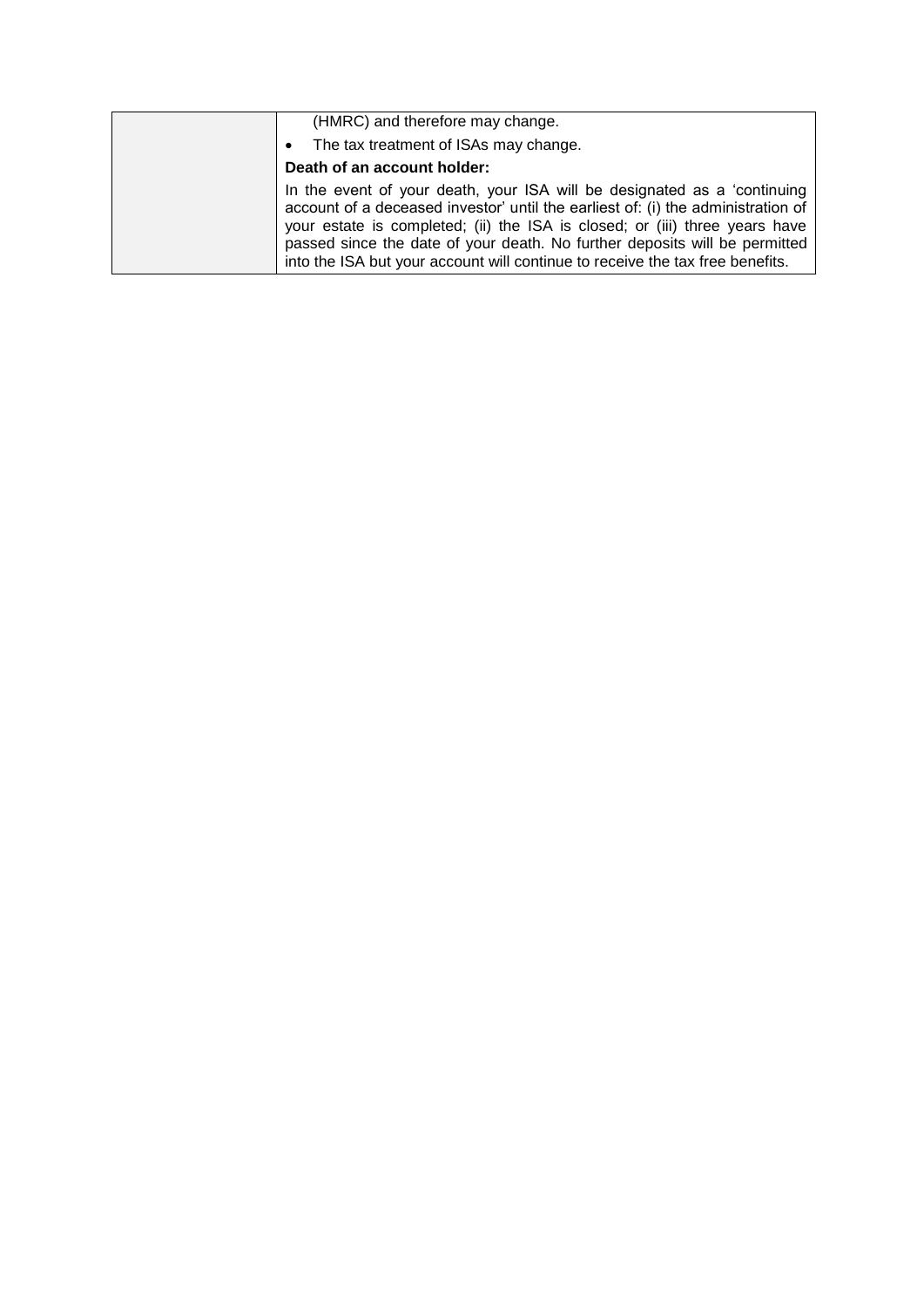#### **Operation in accordance with ISA Regulations**

The operation of the account is subject to the applicable provisions of the ISA Regulations. The Society will notify you if, by reason of any failure to satisfy the ISA Regulations, the ISA has, or will, become void.

The Society will satisfy itself that any person to whom it delegates any of its functions or responsibilities under the terms agreed with you is competent to carry out those functions and responsibilities.

## **Transferring your existing Cash/Stocks and Shares ISA to Leeds Building Society**

You can transfer in some or all of your previous tax years ISA savings (including 2022/2023 ISA funds deposited with another institution as long as these are not from an Innovative Finance ISA) without affecting your annual allowance for the current tax year, subject to the terms and conditions of your existing account, until the account is closed for further deposits which may be at any time upon 30 days' notice.

On receipt of a transfer instruction from you, the Society will send it to the old ISA manager, together with confirmation that the Society will accept the transfer, within 5 working days of the date of receipt. On receipt of the cash and accompanying information from the old ISA manager, the Society will credit the cash to the ISA account within 3 working days of the date of receipt.

## **Cash ISA**

To transfer all or part of your existing Cash ISA to Leeds Building Society, please complete the Cash ISA Transfer Authority Form and Cash ISA Application Form (if required).

## **Stocks and Shares ISA**

If you wish to transfer your full existing Stocks and Shares ISA to Leeds Building Society you will need to complete the Stocks and Shares to Cash ISA Transfer Authority Form and Cash ISA Application Form (if required).

## **Transfer your Leeds Building Society Cash ISA to another ISA Manager**

If you wish to transfer all or part of your ISA to another ISA manager we will transfer this in accordance with the ISA Regulations relating to transfers.

You will need to contact your new ISA manager and complete their transfer request form. HMRC guidelines state that a Cash ISA transfer must be completed within 15 working days of receipt of an instruction from you.

On receipt of a transfer instruction form from the new ISA manager we will send the funds and accompanying information to the new ISA manager within five working days of the date of receipt.

On your instructions, and within such reasonable time as you shall stipulate, all or part of the funds held in the ISA and any interest arising from those funds shall be transferred or paid to you.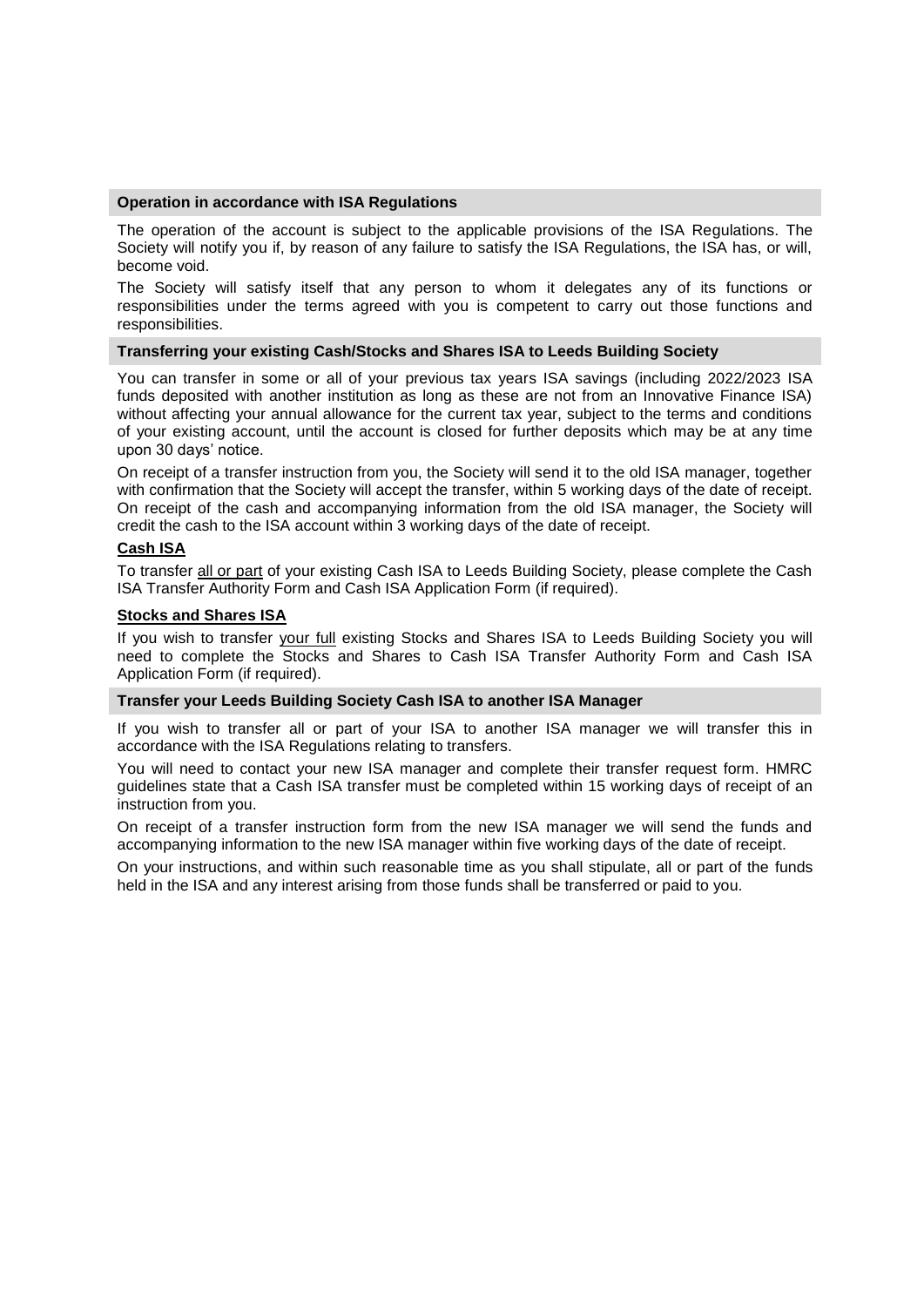# **ADDITIONAL INFORMATION**

#### **Opening your account online**

To open an account online, you'll need to:

- Visit leedsbuildingsociety.co.uk.
- Go to the 'Savings' section of the site and choose a savings account that suits you.
- Follow the application instructions.

#### **Verifying your identity**

Under the Money Laundering Regulations and Financial Conduct Authority rules, we are required to verify the name, address and date of birth of investors. To do this, we will ordinarily use an electronic verification system.

For online applications, if you're a new customer without a Leeds Building Society account, you'll need your everyday bank or building society details; access to your email and your mobile phone; and the answers to some identity check questions. If you're opening an ISA, you'll also need your National Insurance Number to hand. If you're yet to register online, you'll need one of your Leeds Building Society account numbers; access to your email and your mobile phone; and the answers to some identity check questions. If you've already registered, please have your username ready.

#### **What if I change my mind?**

From the date of account opening, or (if later) the date you receive the General Conditions and these Product Terms and Conditions on paper or electronically, you have 14 days to notify us (in writing or by telephone) if you are not happy with your choice of account. Please write to Customer Services, Leeds Building Society, 26 Sovereign Street, Leeds, LS1 4BJ or contact our Customer Helpline on 0113 225 7777. Within that period we will, if instructed by you, refund your funds with interest from account opening, or subject to eligibility, transfer your funds to another account of your choice without any charge for early withdrawal. Please refer to the Society's General Conditions for further information.

#### **What if I have a complaint?**

We aim to provide a high quality service to customers at all times. Unfortunately mistakes do occur, but when this happens we shall do our best to resolve problems or misunderstandings which arise. Should you need to refer a matter of complaint to us, details of the procedure are available from your local branch or our Customer Helpline on 0113 225 7777. Ultimately, your complaint may be referred to the Financial Ombudsman Service, Exchange Tower, Harbour Exchange Square, London, E14 9SR (www.financial-ombudsman.org.uk).